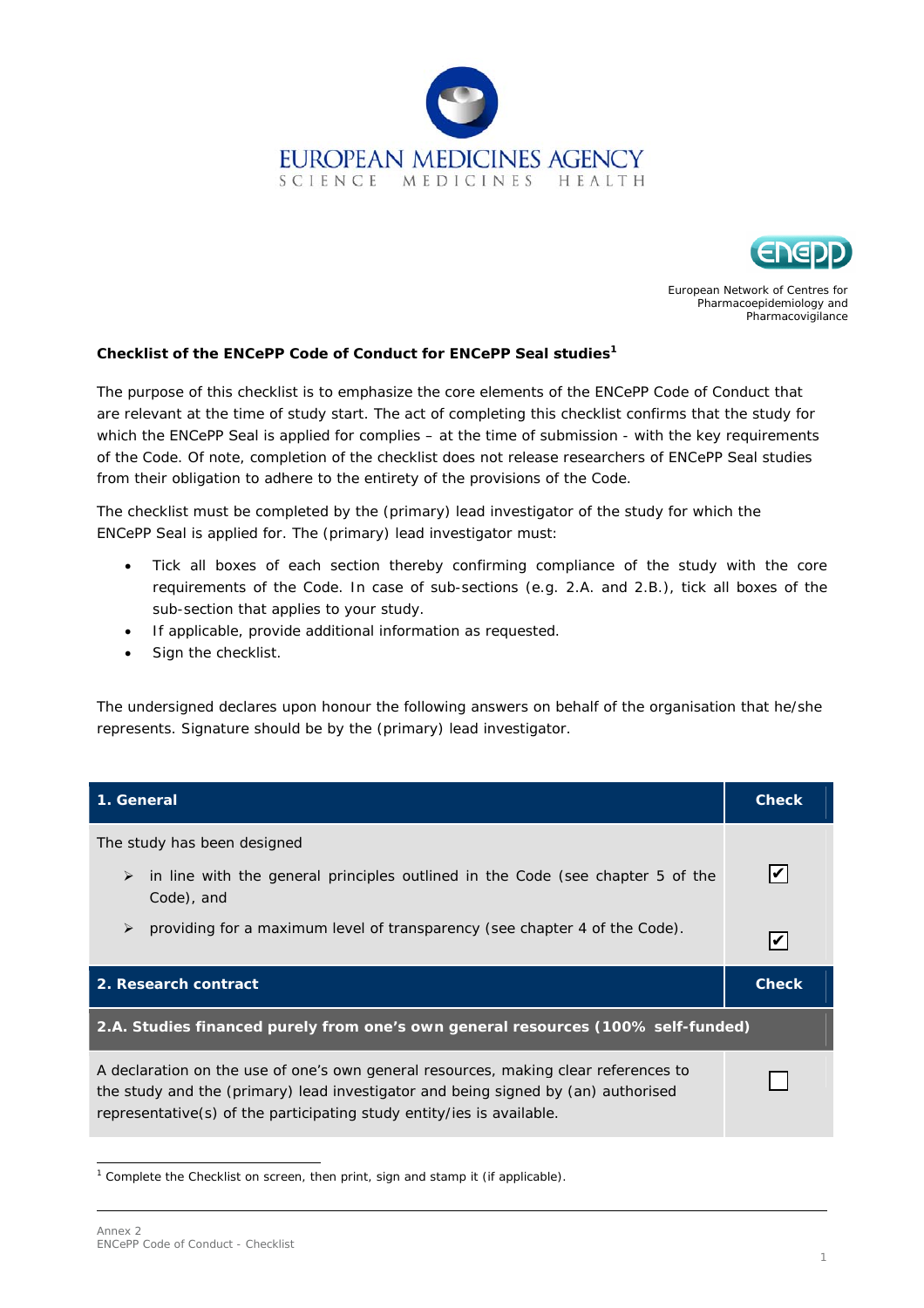| 2.B. Studies receiving financing from external sources                                                                                                                                                                                                                                                                                                                           |                             |
|----------------------------------------------------------------------------------------------------------------------------------------------------------------------------------------------------------------------------------------------------------------------------------------------------------------------------------------------------------------------------------|-----------------------------|
| A research contract between the (primary) lead investigator and/or the coordinating<br>study entity and the study funder has been concluded prior to study start.                                                                                                                                                                                                                | V                           |
| The contract includes the following information:                                                                                                                                                                                                                                                                                                                                 |                             |
| The main objectives and a brief description of the intended methods of the<br>➤<br>research as well as a clear assignment of tasks and responsibilities.                                                                                                                                                                                                                         | $\vert\bm{\mathsf{v}}\vert$ |
| The procedure for achieving agreement on the study protocol as well as the<br>➤<br>involvement of the funder in the development of the protocol.                                                                                                                                                                                                                                 | $\boxed{\mathcal{C}}$       |
| The amount of the financial support and the payment scheme.<br>➤                                                                                                                                                                                                                                                                                                                 | $\boxed{\mathbf{z}}$        |
| Conditions for access to the study data.<br>➤                                                                                                                                                                                                                                                                                                                                    | $\boxed{\mathbf{z}}$        |
| Ownership of intellectual property rights arising from the study<br>➤                                                                                                                                                                                                                                                                                                            | $\triangledown$             |
| A communication strategy for the scheduled interim (if applicable) and final<br>➤<br>results.                                                                                                                                                                                                                                                                                    | $\overline{\mathbf{v}}$     |
| 2.B.1 Studies financed entirely from public funding schemes                                                                                                                                                                                                                                                                                                                      |                             |
| A reference to the Code is included in relevant parts of the project proposal or<br>equivalent documents <sup>2</sup> in such a way that acceptance of the project proposal or<br>equivalent document by the funding body constitutes agreement to adhere to the<br>provisions of the Code including the requirement for unrestricted freedom of the<br>investigator to publish. |                             |
| 2.B.2 Studies not financed from public sources                                                                                                                                                                                                                                                                                                                                   |                             |
| The statement "The parties to this agreement and individuals acting on their behalf<br>hereby commit to adhere to the rules of the ENCePP Code of Conduct in their entirety"<br>is included in the research contract and the latest version of the Code at the time of<br>the signature of the contract is annexed;                                                              | V                           |
| <b>OR</b>                                                                                                                                                                                                                                                                                                                                                                        |                             |
| where this is not possible, a separate agreement with the funder has been concluded<br>that clearly references the particular study, includes the above statement on adherence<br>to the Code and states that this adherence with the relevant version of the Code is an<br>additional requirement to those in the (clearly referenced) research contract.                       |                             |
| 3. Registration of studies                                                                                                                                                                                                                                                                                                                                                       | <b>Check</b>                |
| The study has been/will be registered <sup>3</sup> in the EU PAS Register before its start.                                                                                                                                                                                                                                                                                      | V                           |

<span id="page-1-0"></span> $^2$  Any document that includes a description of the study to be funded and that has been endorsed or is otherwise recognised by the funding body

<span id="page-1-1"></span><sup>&</sup>lt;sup>3</sup> A study is deemed registered in the EU PAS Register once the application has been approved by the ENCePP Secretariat.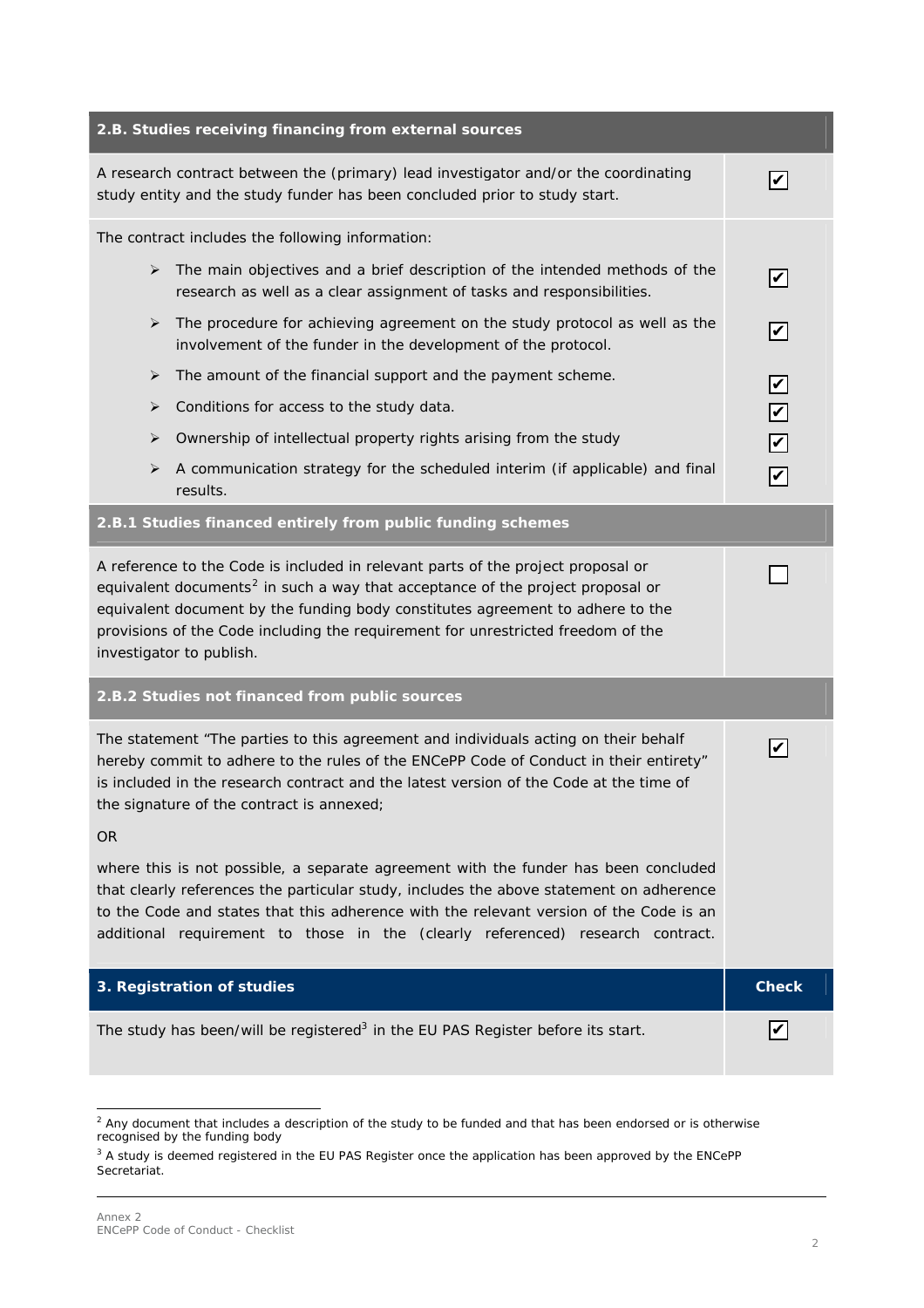| 4. Study protocol                                                                                                                                                                                                                                                                      | <b>Check</b>                              |
|----------------------------------------------------------------------------------------------------------------------------------------------------------------------------------------------------------------------------------------------------------------------------------------|-------------------------------------------|
| A full study protocol <sup>4</sup> has been developed before study start.                                                                                                                                                                                                              | V                                         |
| The latest version of the full study protocol is uploaded to the EU PAS Register <sup>5</sup> .                                                                                                                                                                                        | $\boldsymbol{ } \boldsymbol{\mathcal{V}}$ |
| A system is in place to allow for documentation of changes to the original version of<br>the study protocol in a traceable and auditable way.                                                                                                                                          | $\boldsymbol{V}$                          |
| Information on all parties involved in the writing and adoption of the protocol including<br>a brief description of their contribution is being made publicly available.                                                                                                               | $\blacktriangledown$                      |
| A detailed statistical analysis plan is described and included in or annexed to the study<br>protocol.                                                                                                                                                                                 | $\boldsymbol{ } \boldsymbol{\mathcal{V}}$ |
| 5. Intellectual property rights and sharing of data                                                                                                                                                                                                                                    | <b>Check</b>                              |
| A system has been put in place in order to record the data collected and processed in<br>the study in a way that allows corroboration of published results.                                                                                                                            | $\boldsymbol{ } \boldsymbol{\mathcal{V}}$ |
| A detailed description of how raw data were transformed into the data set for analysis<br>will be available at the end of the study.                                                                                                                                                   | V                                         |
| All possible steps to provide for audits by competent authorities will be taken.                                                                                                                                                                                                       | $\boldsymbol{V}$                          |
| Appropriate plans and agreements, if necessary, are being or have been made to<br>respond to requests for data sharing in line with the Implementation Guidance on<br>Sharing of ENCePP Study Data (Annex 4).                                                                          | $\overline{\mathbf{C}}$                   |
| A procedure for access to the analytical data is described in, or annexed to, the study<br>protocol including the degree to which data can be shared and, if access is restricted, a<br>justification why access is limited.<br>Please indicate the page number in the study protocol: |                                           |
| 6. Declaration of interest                                                                                                                                                                                                                                                             | <b>Check</b>                              |
| Declarations of interests of all parties involved in the conduct of the study are<br>documented and be made public (including members of the study steering group, if<br>such group is being established).                                                                             |                                           |
| All persons with a financial interest in a particular outcome of the study are excluded<br>from participation from any study activity which could influence the results or<br>interpretation thereof in a particular direction.                                                        |                                           |

<span id="page-2-0"></span><sup>&</sup>lt;sup>4</sup> For the purpose of the Code of Conduct, a *full* study protocol is a version of the protocol which includes enough detail in<br>order to answer all questions in the *ENCePP checklist for Study Protocols*. The *Checklist* http://www.encepp.eu/encepp\_studies/documents/ENCePPChecklistforStudyProtocols.doc.

<sup>5</sup> When uploading the protocol in the EU PAS Register, it may not be immediately accessible to the public unless the (primary) lead investigator so chooses.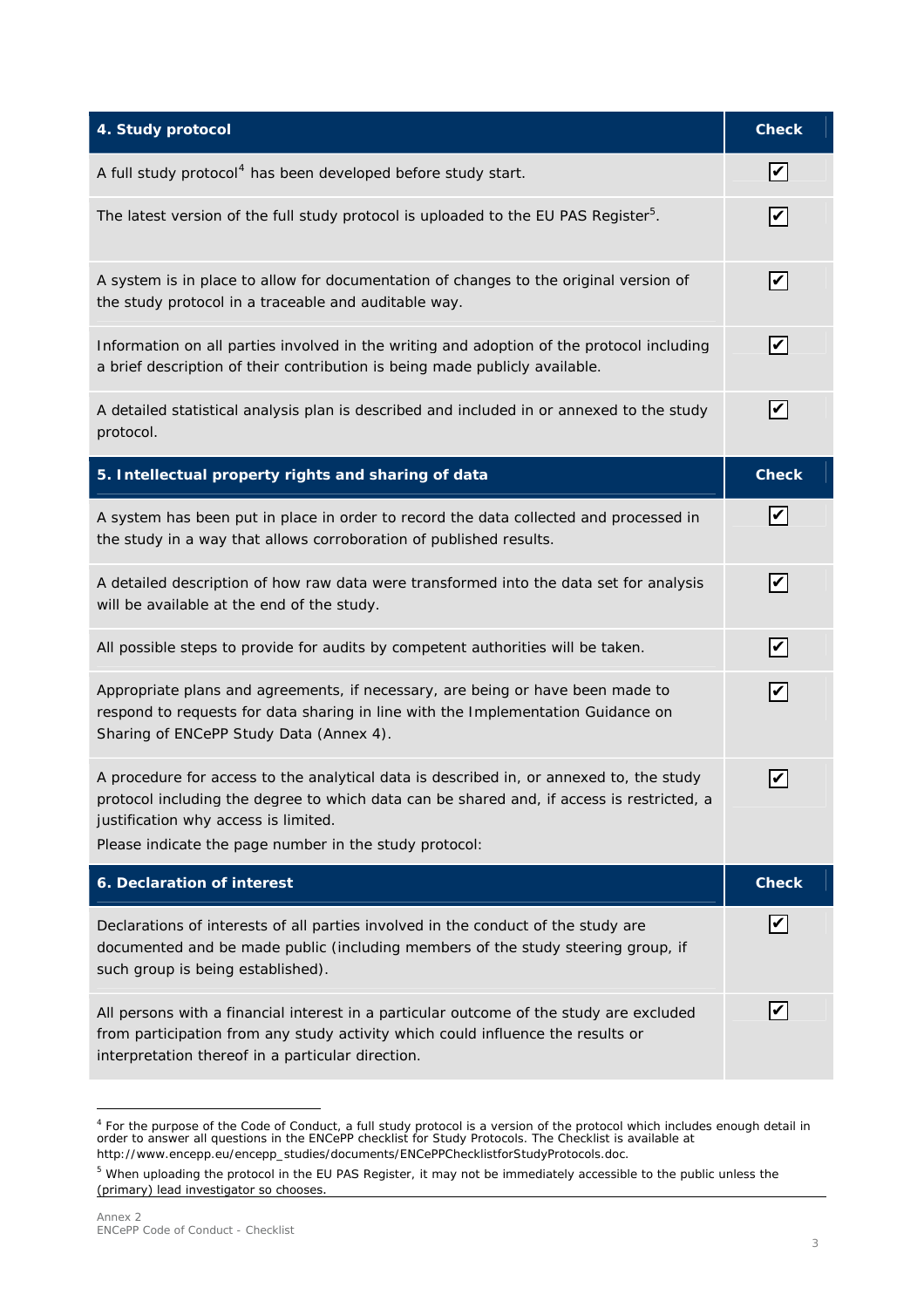| 7. Study Steering Group                                                                                                                                                                                         | <b>Check</b>                               |
|-----------------------------------------------------------------------------------------------------------------------------------------------------------------------------------------------------------------|--------------------------------------------|
| 7.A. Absence of a Study Steering Group                                                                                                                                                                          |                                            |
| Please check here if no Steering Group is foreseen for the study.                                                                                                                                               | $\boldsymbol{ } \boldsymbol{\mathcal{V}}$  |
| 7.B. Establishment of Study Steering Group foreseen                                                                                                                                                             |                                            |
| No expert with a direct conflict of interest is appointed as a member of the Steering<br>Group                                                                                                                  |                                            |
| The composition of the Steering Group is being/will be made publicly available.                                                                                                                                 |                                            |
| 8. Publication/Reporting of studies                                                                                                                                                                             | <b>Check</b>                               |
| Appropriate plans and agreements, if necessary, have been made (e.g. as part of the<br>dissemination and communication policy) ensuring publication of results                                                  |                                            |
| including results from prematurely terminated studies.<br>➤                                                                                                                                                     |                                            |
| independent of statistical significance and whether the results are positive or<br>➤<br>negative.                                                                                                               |                                            |
| in form of a clear summary of the main results.<br>➤                                                                                                                                                            | $\blacktriangledown$                       |
| in form of an abstract to be provided to the ENCePP Secretariat within 3 months<br>➤<br>after the final study report. (Note that requests for delays are possible pending<br>response to peer-review comments). | $\overline{\mathbf{v}}$                    |
| in form of a full report of all results with a scientific or public health impact<br>➤<br>without delay (taking into account relevant legal provisions in case of a<br>suspected public health impact).         | V                                          |
| by the (principal) lead investigator irrespective of data<br>independently<br>➤<br>ownership.                                                                                                                   |                                            |
| providing for the possibility of review by the study funder prior to submission -<br>➤<br>but without unjustified delay.                                                                                        | V                                          |
| ➤<br>considering comments from the study funder and enabling the study funder to<br>request changes to the presentation of the results to delete confidential<br>information.                                   | V                                          |
| making publicly available comments of the funder.<br>➤                                                                                                                                                          | $\boldsymbol{ } \boldsymbol{\mathcal{V}} $ |
| taking into account the provisions for authorship of the Uniform Requirements<br>➤<br>for Manuscripts Submitted to Biomedical Journals by the International<br>Committee of Medical Journal Editors (2009).     |                                            |
| 9. Confidential information                                                                                                                                                                                     | <b>Check</b>                               |
| A definition of what constitutes confidential information has been agreed between the<br>parties of the research contract.                                                                                      | V                                          |